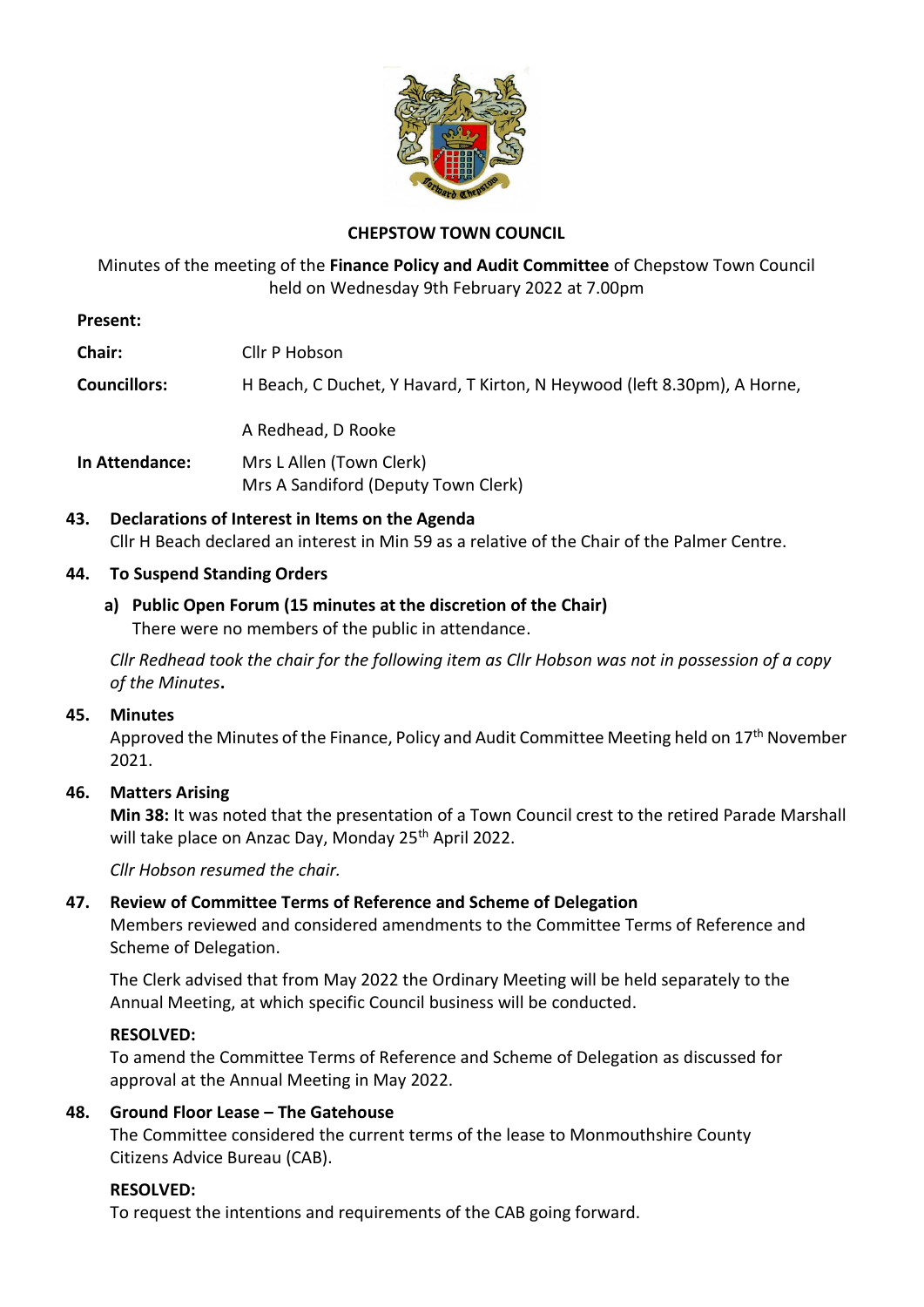### **49. MIND Monmouthshire**

The Committee considered the renewal of the Partnership Agreement with MIND Monmouthshire due to expire on 31<sup>st</sup> March 2022.

#### **RESOLVED:**

To recommend that Town Council approves renewal of the Partnering agreement for a 5-year term at £15,000 per year.

### **50. Investments**

The Committee considered the report and recommendation detailing potential investment opportunities for the Town Council's Earmarked Reserves.

### **RESOLVED:**

To split the balance of reserves up and spread the amounts out across alternative providers of up to £85,000 per institution, in order to be covered by The Financial Services Compensation Scheme (FSCS).

### **51. 3rd Quarter Budget Monitoring (October – December 2021) Report 2021/22**

The Committee considered and approved the budget monitoring report for period ending 31st December 2021.

### **52. Annual Risk Assessment and review of the Risk Management Strategy**

The Committee considered the annual Risk Assessment Report and Risk Management Strategy.

### **RESOLVED:**

- i. To obtain clarification on the CAB lease in relation to the rent review.
- ii. To obtain quotations for 4 additional chairs similar to the existing in the Chamber

### **53. Standing Orders**

Noted the Model Standing Orders are currently being updated by One Voice Wales following the Local Government & Elections (Wales) Act 2021 and should be available in time for the annual meeting in May.

### **54. Financial Regulations**

The Committee reviewed the Council's Financial Regulations and made no changes.

### **55. Gatehouse Works**

The Committee received an update on the works to date and approved the extension of the existing contract to undertake the 2<sup>nd</sup> year internal works.

### **RESOLVED:**

To approve the extension of the existing contract to undertake the  $2^{nd}$  year internal works.

### **56. Monmouthshire County Council – Emergency Plan**

The Committee received and considered correspondence from Monmouthshire County Council in regards their Emergency Plan.

### **RESOLVED:**

To accept the invitation to meet via Teams with the Emergency Planning Officer to discuss issues raised following the fire in Upper Church Street in September 2020.

### **57. Social Media & Electronic Communication Policy**

The Committee considered the Social Media Policy and Social Media and Electronic Communication Policy to ensure that they are fit for purpose following Council decision to set up individual Ward Facebook pages in May 2022.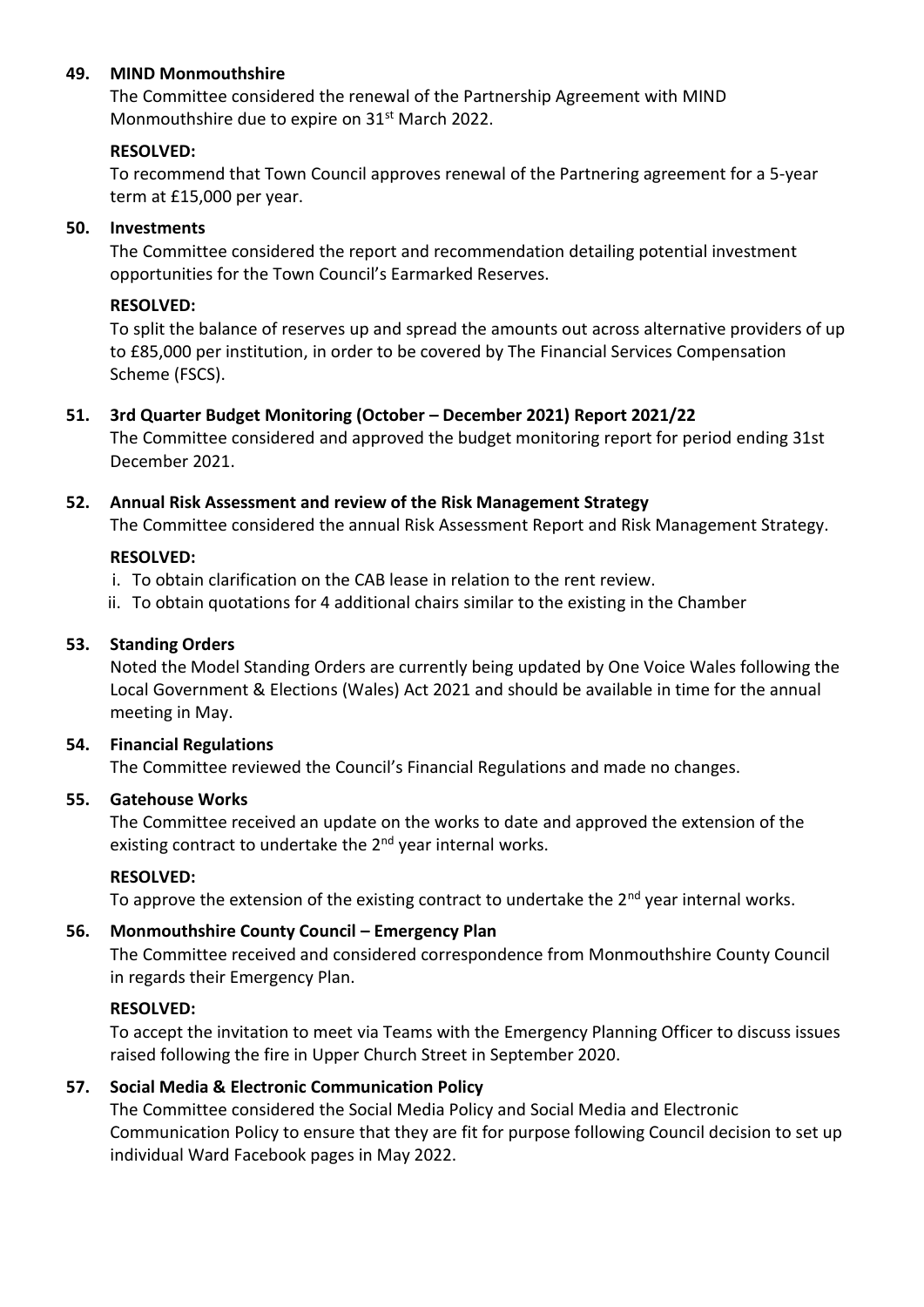## **RESOLVED:**

To recommend that Town Council approves the Social Media Policy and Social Media and Electronic Communications Policy with no amendments.

### **58. Councillor tablets, emails and phone numbers**

The Committee considered the report regarding the provision of tablets, emails and phone numbers for the new Council in May 2022.

## **RESOLVED:**

To recommend that Town Council approves the following:

- i. To continue to provide Samsung Tablets to all Councillors at an additional cost of £800 for 4 additional tablets to accommodate the increase in Councillors.
- ii. To upgrade the current telephone provision in the office with a new Hosted system at a cost of £201 per annum for 3 years plus £90 ongoing monthly cost.
- iii. To provide 20 x 01291 telephone numbers (included in ii above).

# **59. Community Contributions**

The Committee considered in depth the written statement and accounts received from the Palmer Centre to support their request for a Community Contribution in the financial year 2022/23.

# **RESOLVED:**

To contribute £8,000 to the Palmer Centre in the financial year 2022/23.

Cllr Beach declared an interest in this item and took no part in the discussion or vote.

Cllr Duchet declared an interest in this item as Town Council's representative on the Palmer Centre.

### **60. Community Grant Application**

a. The Committee considered the community grants report and applications received from:

i) Woolpitch Community Orchard - £228

# **RESOLVED:**

To increase the grant to £500 for the planting of additional trees and the installation of a plaque explaining the Woolpitch Community Orchard, how it was funded and how the public can get involved. *(Climate Change and Sustainable Energy Act 2006 s.20)*

### ii) 7Q Gallery - £1,500

### **RESOLVED:**

To grant fund 7Q Gallery £1,500 to help promote the gallery to enable it to continue to display the works of local artists. *(LGA 1972 s.145)*

*The Chair suspended the meeting for 10 minutes to allow for a comfort break (9pm)*

b. The Committee received the Community Contributions and Grants update for 2021/22 and consider the recommendations.

### **RESOLVED:**

To allow the outstanding balances for the following grant applications to be carried forward to 2022/23:

- Chepstow Reading Library £395.00
- Woolpitch Wood £60.22
- Walkers are Welcome £4,000.00
- Friends of the Dell Park £2,663.00